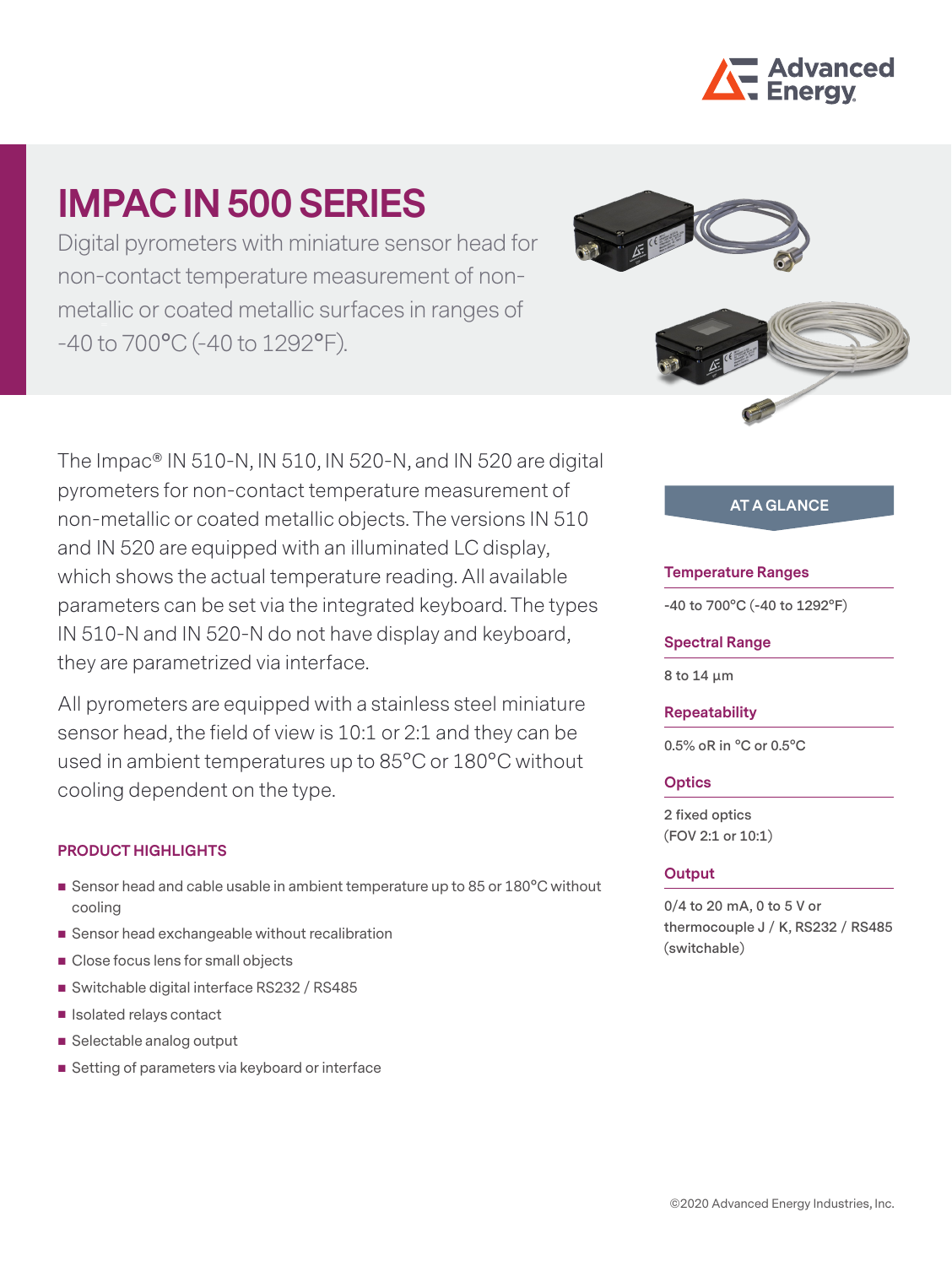## **TECHNICAL DATA**

| <b>Measurement Specifications</b>                                                                                     |                                                                                       |  |
|-----------------------------------------------------------------------------------------------------------------------|---------------------------------------------------------------------------------------|--|
| Temperature Range                                                                                                     | -40 to 700°C (-40 to 1292°F)                                                          |  |
| Sub Range                                                                                                             | Adjustable; min. range 51°C                                                           |  |
|                                                                                                                       | Ex works preadjusted to 0 to 500°C (32 to 932°F)                                      |  |
| Spectral Range                                                                                                        | $8$ to 14 $\mu$ m                                                                     |  |
| Resolution                                                                                                            | $1/10^{\circ}$ C $(1/10^{\circ}$ F, 1°F > 1000°F measuring temp.)                     |  |
| Emissivity $\varepsilon$<br>10 to 120% adjustable in steps of 0.1%                                                    |                                                                                       |  |
| <b>Measurement Uncertainty</b><br>$(\epsilon = 1, t_{90} = 1 \text{ s}, T_{amb} = 15 \text{ to } 30^{\circ}\text{C})$ | 0 to 700 $^{\circ}$ C: 0.8% of reading in $^{\circ}$ C or 1 $^{\circ}$ C <sup>1</sup> |  |
|                                                                                                                       | 0 to $-20^{\circ}$ C: $2^{\circ}$ C                                                   |  |
|                                                                                                                       | -20 to -40°C: 3°C                                                                     |  |
|                                                                                                                       | $T_{\rm K}$ : 0.03% per °C or 0.05°C per °C (25°C)                                    |  |
|                                                                                                                       | With thermocouple output: min. 2.5°C                                                  |  |
| Repeatability                                                                                                         | 0.5% of reading in $^{\circ}$ C or 0.5 $^{\circ}$ C <sup>1</sup>                      |  |
| Optics                                                                                                                | $10:1$ or $2:1$                                                                       |  |

| <b>Electrical Specifications</b> |                                                                                          |  |
|----------------------------------|------------------------------------------------------------------------------------------|--|
| Power Supply                     | 10 to 30 VDC, ripple < 0.5 V, current consumption max 60 mA                              |  |
| Load                             | $\vert$ Max 700 $\Omega$ at 24 V power supply (for current output) (500 $\Omega$ / 20 V) |  |
| Output Impedance                 | 100 $\Omega$ (for thermocouple or voltage output)                                        |  |

| <b>Environmental Specifications</b> |                                                            |
|-------------------------------------|------------------------------------------------------------|
| <b>Protection Class</b>             | IP65 (converter, sensor head 10:1, IN 520-sensor head 2:1) |
|                                     | IP 20 (IN 510-sensor head 2:1)                             |
| Max Ambient Temperature             | Converter: 0 to 65°C (32 to 149°F)                         |
|                                     | Sensor Head Types 510: 0 to 85°C (32 to 185°F)             |
|                                     | Sensor Head Types 520: 0 to 180°C (32 to 356°F)            |
| Storage Temperature                 | Converter: -20 to 70°C (-4 to 158°F)                       |
|                                     | Sensor Head: -20 to 85°C/180°C) (-4 to 185°F/356°F)        |
| <b>Relative Humidity</b>            | 10 to 95%, non-condensing                                  |
| Weight                              | $320 g (~0.71$ lbs)                                        |
| Housing                             | Converter: Aluminium                                       |
|                                     | Sensor head: Stainless steel                               |

| <b>Interface and Communication</b> |                                                                                 |  |
|------------------------------------|---------------------------------------------------------------------------------|--|
| Digital Interface                  | Switchable RS232/RS485                                                          |  |
| Analog Output                      | Linear current (0/4 to 20 mA), voltage (0 to 5 V) or thermocouple (type J or K) |  |
| Max/Min Value Storage              | Clear time: OFF, 0.1 s, 0.25 s, 0.5 s, 1 s, 5 s, 25 s, extern, auto             |  |
| Exposure Time $t_{\alpha 0}$       | 180 ms; switchable: 0.5 s, 1 s, 2 s, 5 s, 10 s, or 30 s                         |  |
| Output for Sensor Head Temp        | $10 \text{ mV}$ <sup>o</sup> C                                                  |  |
| <b>Relays Contact</b>              | Isolated relays contact, 50 V DC, 0.2A; temperature and hysteresis adjustable   |  |
| Temp Display (IN 510 / IN 520)     | LCD, 4 digit, 3 values per second, display illumination permanent               |  |

**1** The larger value is valid. The sensor head must be in constant ambient temperature for at least 15 minutes.

**2** MB is a shortcut used for temperature range (in German: Messbereich).

The determination of the technical data of this pyrometer is carried out in accordance with VDI/VDE IEC TS 62942-2, the calibration / adjustment in accordance with VDI/VDE 3511, Part 4.4.

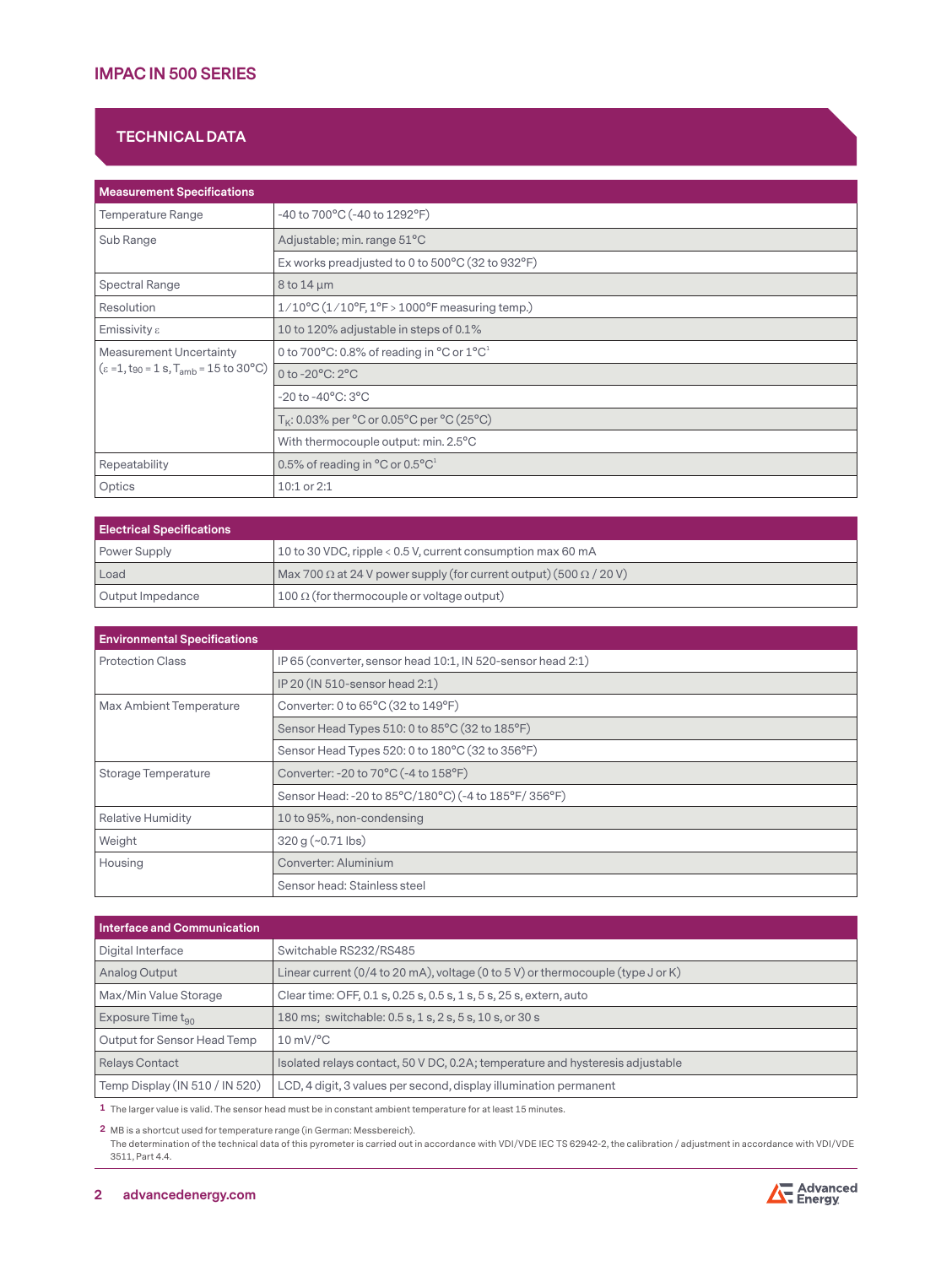## **DIMENSIONS**



# **OPTICS**



Dimensions in mm